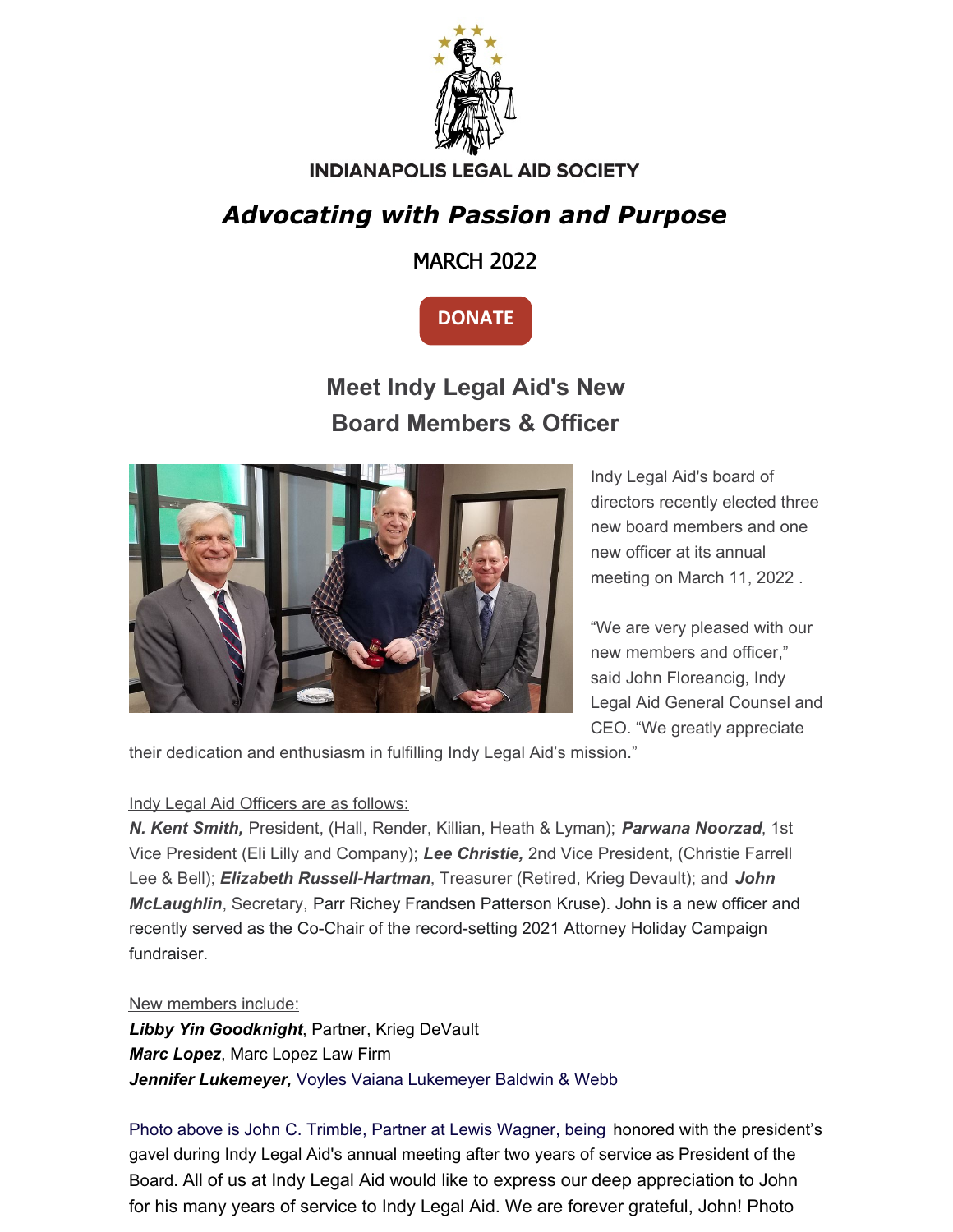includes John Floreancig, General Counsel & CEO, Indy Legal Aid and N. Kent Smith, Hall Render and incoming Indy Legal Aid Board President.

#### **Indy Legal Aid Helping Tenants Remain in Their Homes**



The Covid-19 pandemic has resulted in thousands of tenants in Marion County who are vulnerable to eviction, housing instability, and economic and social consequences that follow from loss of housing. The majority of evictions are for non-payment of rent. While Indianapolis's rental assistance program has had an extensive reach, it has inevitably fallen far short of universal coverage; some tenants

do not qualify for assistance, but many others who may qualify for have not applied, either because they are unaware of the program or are unaware of how it could benefit them. Because of the far-reaching impact of the local eviction crisis, for the next few months the newsletter will be focusing on our Tenant Advocacy Program, or TAP. TAP was funded by the City of Indianapolis. The purpose of the program is to help reduce the number of evictions in Marion County. Indy Legal Aid attorneys, Deetta Steinmetz and Emily Browning, are spearheading the effort for Indy Legal Aid.

Timely intervention with tenants and landlords during initial eviction hearings presents an opportunity to avoid eviction for tenants who are behind on rent and qualify for the rental assistance program – to the benefit of landlord and tenant alike. Moreover, most tenants currently face eviction without the benefit of counsel. Data consistently show that tenants have far greater chances of remaining housed when they have some form of legal assistance during the eviction process. TAP is designed to ensure that as many tenants in Marion County small claims courts as possible are connected to financial rental assistance and have some form of representation. Here is where Indy Legal Aid comes in.

Three mornings each week, Emily and Deetta meet tenants at the small claims courts in Pike, Wayne, and Center Townships. At these locations, they conduct legal consultations, advise tenants of Indianapolis's COVID-19 rental assistance program, and relay other relevant financial resources that may be available. In addition, they offer to represent the tenant for purposes of negotiating with the landlord to achieve a resolution that avoids a hearing and a formal Order of eviction.

Deetta described how difficult and frightening eviction hearings are for tenants. "Tenants come into court facing uncertainty about their ability to remain in their homes. In addition to the stress caused by the possibility of losing a basic need such as housing, they usually have not been to court previously, are not familiar with court procedures or the eviction process and are stressed and fearful about their hearing. Our ability to inform and advise them about how the process works, what their options are, and what the hearing will be like reduces their stress level tremendously." Deetta also explained that by partnering with the City in this program, many evictions can be avoided. "Through 'navigators' hired by the City, we are able to work with IndyRent to get eviction tenants' rental assistance money to them as quickly as possible. And often, we are able to work with the landlords' attorneys to continue the hearing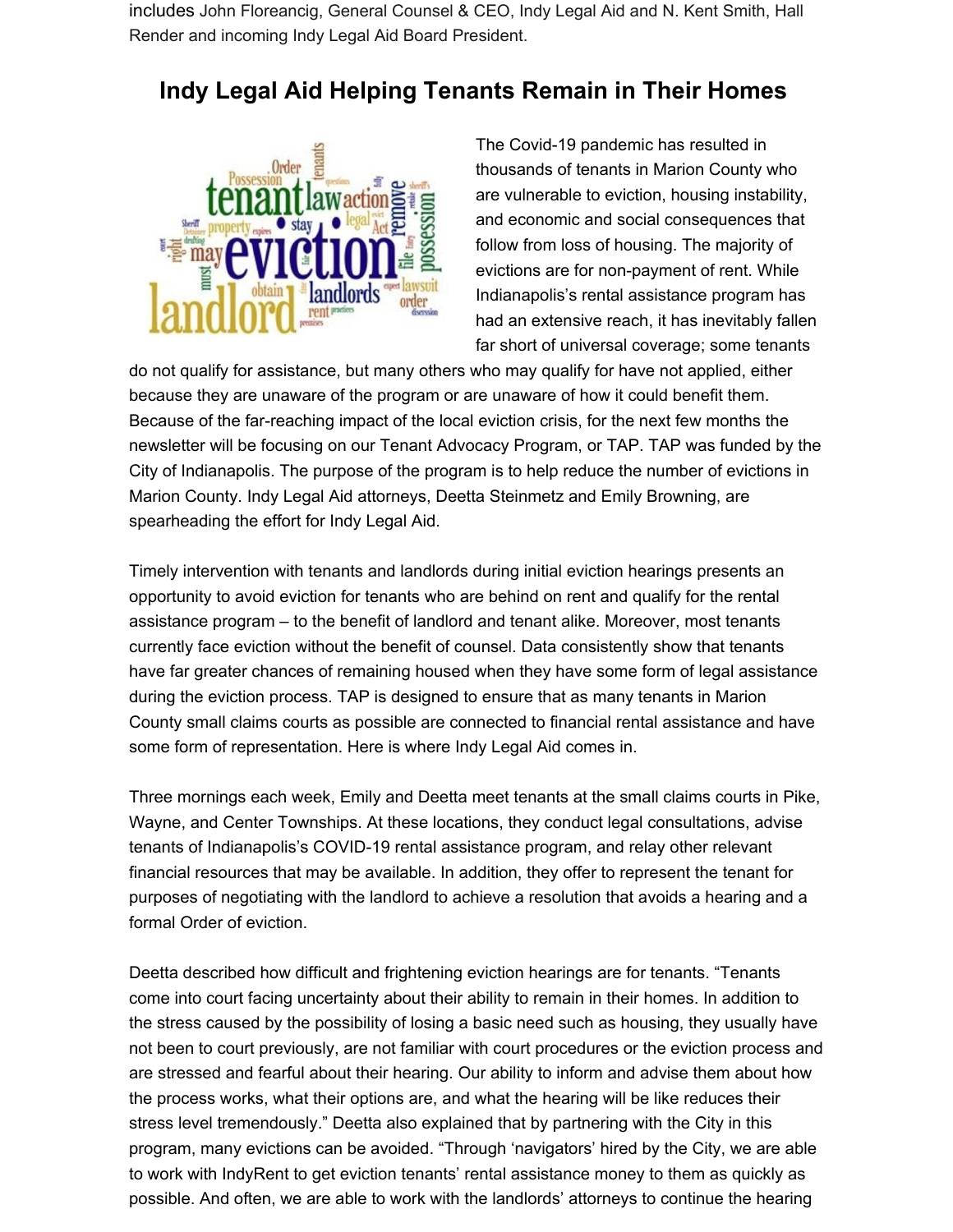a week or two to allow the IndyRent payment to come through."

Unfortunately, in cases in which the tenant is not eligible for rental assistance or the landlord won't agree to a continuance, the picture is much more bleak. Although the rulings vary greatly from judge to judge, tenants are often only given a week or two to get their rent caught up or they have to move out. In many cases, they are only given five days from the date of the hearing to vacate their homes.

Indy Legal Aid always serves the legal needs of the most vulnerable members of our society, but nowhere is the need for our services more pronounced. Many of these tenants are lowincome seniors, disabled individuals, or single mothers of young children. They often live paycheck-to-paycheck and pay a disproportionate percentage of their income for housing. If anything goes wrong—an unexpected car repair bill, missed work due to illness, or being laid off—they fall behind in rent. "I want to highlight the fact that in this program we are assisting the most vulnerable members of our community to maintain the most basic of human needs. This is very important work and it is important that the City is funding this work," Deetta commented.



#### **March Success Story**

"Jane", a young African-American woman, moved out of her apartment immediately after she received an eviction notice on her door. In order to have somewhere to live, she moved to Atlanta to sofa-surf with various family members and friends. In Atlanta, she found a warehouse job and began saving every penny she

could to rent her own apartment again.

She did not drive to Indianapolis to attend the eviction hearing because she assumed that she had done exactly what she was required to do by moving out of her apartment. However, the landlord did not notify the court or its attorney that Jane had vacated, so the eviction hearing moved forward on the court's docket. At the hearing, the Court issued a default judgment of eviction against Jane and set a second hearing on damages to determine what amount, if any, she still owed to the landlord. At the damages hearing, the landlord is allowed to seek past-due rent as well as future rent that the tenant would have paid under the lease until the unit is rented to someone else. The landlord was seeking \$4,325 from Jane. Only a portion of that amount was actually for rent; a substantial chunk of the \$4,325 was for late fees charged by the landlord, attorneys' fees incurred to pursue the eviction, and court costs.

On the day of the damages hearing, Jane took the day off work and drove to Indianapolis from Atlanta to attend the hearing. She met with an ILAS attorney at court immediately prior to her hearing. Jane had brought \$2,000 -- all of the money she had saved for an apartment -- with her to the hearing to pay her former landlord, hoping to make payments toward the remaining balance. She acknowledged that she had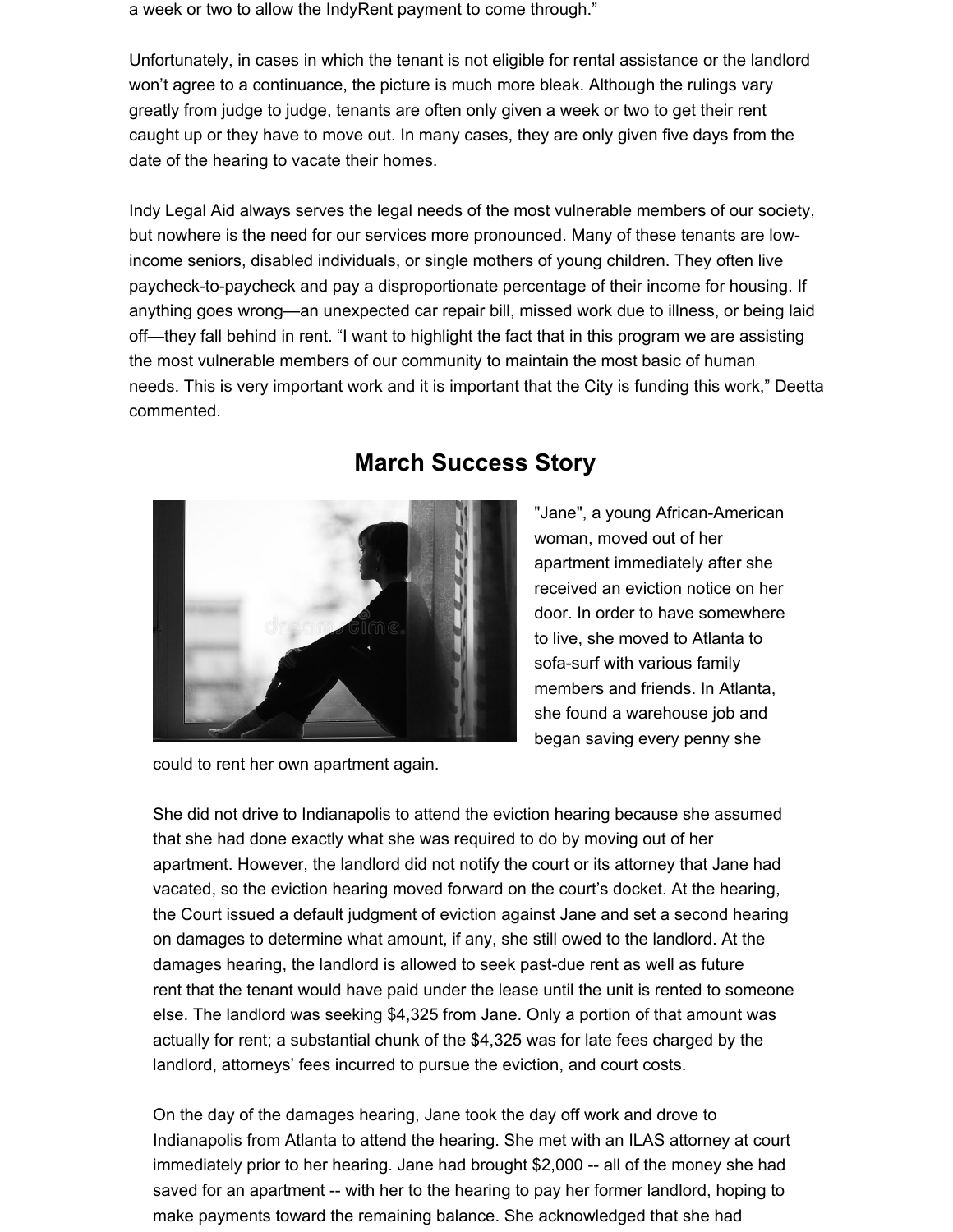committed to the lease and she was determined to pay whatever she owed.

The ILAS attorney Jane consulted with was able to negotiate an agreement with the landlord's attorney to settle the case. The parties agreed that Jane's \$2,000 satisfied the entire \$4,325 debt; the landlord dismissed the case; and the court's docket entries were updated to reflect that Jane had voluntarily vacated the apartment prior to the eviction hearing rather than having to be evicted.

Jane was so relieved, and so happy with the result in her case, that she cried tears of joy when she thanked the ILAS attorney as she was leaving the court to return to Atlanta.



## **Indy Legal Aid Receives Two Prestigious Seals of Approval**

Platinum Transparency 2022 Candid.

We are pleased to announce that Indy Legal Aid has earned a Candid (formerly Guidestar) Platinum Seal of Transparency five years in a row and Charity Navigator's "Give With Confidence" designation - a 100 out of 100 rating.

Charity Navigator is the world's largest and most trusted nonprofit evaluator. Charity Navigator guides intelligent giving and helps people give to charities with confidence and shine a light on truly effective organizations.

Candid is the world's largest source of information on U.S. nonprofits. The Platinum designation is the highest level bestowed by Candid. The rating designates the "highest level of recognition and an opportunity for nonprofits to share their progress in a meaningful way," according to the organization's website. Indy Legal Aid has earned the Platinum status every year since 2018.

"We are honored that the Indianapolis Legal Aid Society has been recognized again with Platinum status with Candid and recently recognized by Charity Navigator for our commitment to accountability and transparency," said John Floreancig, Indy Legal Aid CEO and General Counsel. "Charity Navigator and Candid are highly respected organizations for measuring nonprofits' progress. These honors underscore the level at which we work to earn the trust of our current and prospective donors."

# **Volunteer Opportunities**

Indy Legal Aid has a number of volunteer opportunities for attorneys,